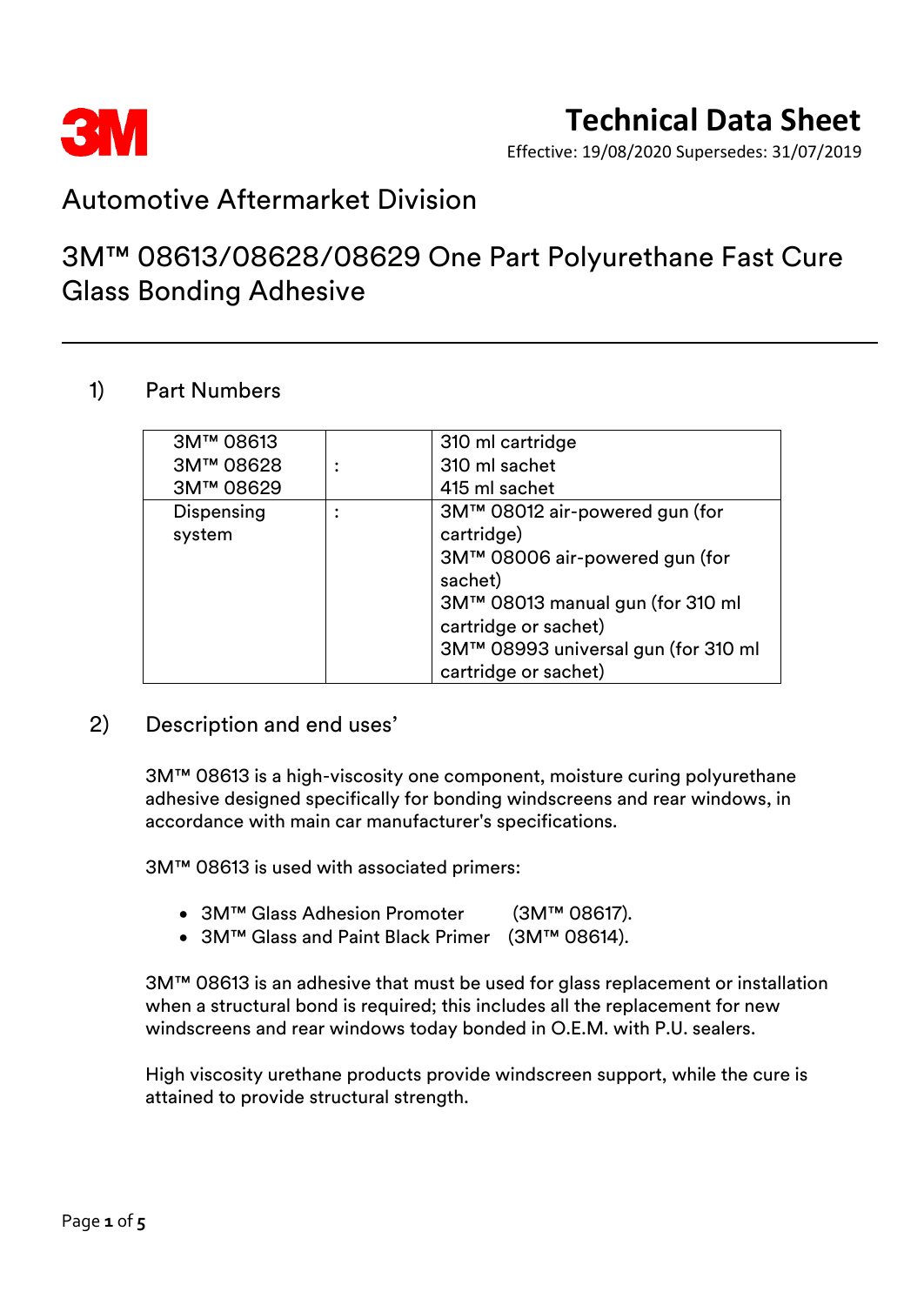

Effective: 19/08/2020 Supersedes: 31/07/2019

### 3) Physical Properties

| <b>Base</b>                               | One-part moisture curing polyurethane                                                                                          |  |
|-------------------------------------------|--------------------------------------------------------------------------------------------------------------------------------|--|
| Consistency                               | Thick thixotropic paste                                                                                                        |  |
| Colour                                    | <b>Black</b>                                                                                                                   |  |
| Density                                   | 1.2                                                                                                                            |  |
| Solids content                            | >99 % (typical)                                                                                                                |  |
| <b>Tack Free Time</b>                     | 30 minutes (typical at 23°C, 50% RH)                                                                                           |  |
| Open time                                 | 10-15 minutes (typical at 23°C, 50% RH)                                                                                        |  |
| Cure through rate                         | 3.8 mm after 24 hours (typical at 23°C, 50%                                                                                    |  |
|                                           | RH)                                                                                                                            |  |
| <b>Final Hardness</b>                     | 55-60 Shore A (typical)                                                                                                        |  |
| Tensile strength (DIN 53504)              | 7 MPa                                                                                                                          |  |
| Elongation at break (DIN<br>53504)        | >400%                                                                                                                          |  |
| <b>Ultimate Overlap Shear</b><br>Strength | 4 MPa                                                                                                                          |  |
| Safe drive away time                      | 90 minutes minimum, for cars without airbag<br>(at 23°C, 50% RH)<br>3 hours minimum, for cars with airbags<br>(at 21°C, 54%RH) |  |
| Temperature resistance                    | $-25^{\circ}$ C to + 90 $^{\circ}$ C                                                                                           |  |
| Temperature of application                | $+5^{\circ}$ C to $+35^{\circ}$ C                                                                                              |  |

- Fast cure, rapid strength.
- High viscosity: immediate windshield support.
- When fully cured, meets OEM strength requirements.
- Successfully passes a real crash test following US standard FMVSS 212 with double airbags and non-attached dummies, after 3 hours at 21°C, 54%RH.
- TÜV approved.

### 4) Directions for Use

1. Remove old windscreen, wiper arms and trim necessary to expose the entire perimeter of glass.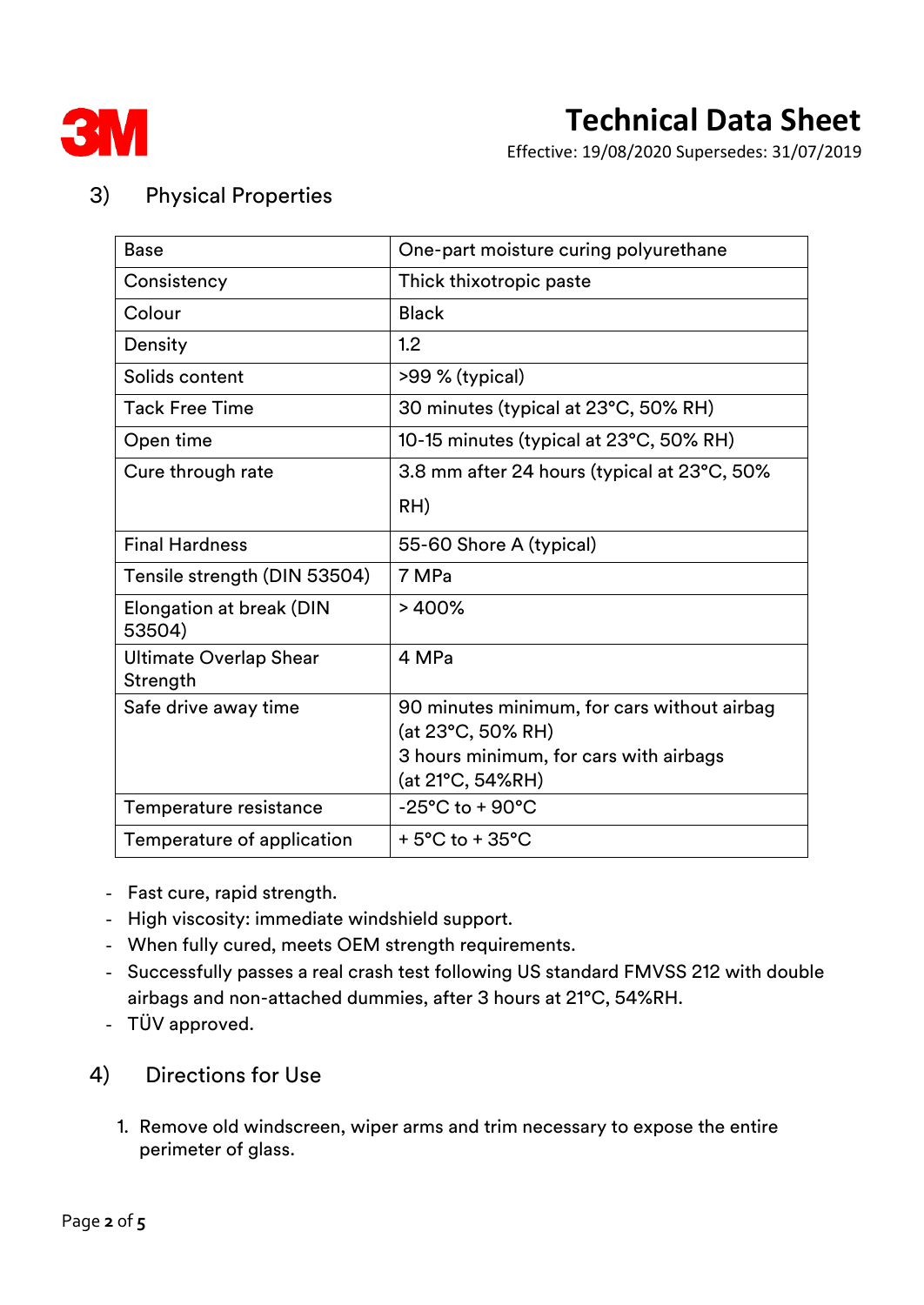

Effective: 19/08/2020 Supersedes: 31/07/2019

- 2. Inspect urethane remaining on pinchweld for loose or unbonded areas. If existing urethane is not securely bonded, remove. Remove any rust and prime any bare or scratched metal with 3M™ Black Primer N°2. Note: when excessive abrasive cleaning is required, prime pinchweld metal with an OEM recommended curing automotive paint primer and allow to cure properly.
- 3. Dry set the replacement glass into opening and align for uniform fit.
- 4. Glass preparation:
- a) Clean replacement windscreen with 3M™ Glass Cleaner 3M™ 08631 taking care to carefully clean surface where the adhesive bond will be made. Wipe dry.
- b) Apply the *Glass Adhesion Promoter N°1* (3M™ 08617 or 3M™ 08632) to clean and prepare the glass ceramic edges*.* Wipe-off immediately. Apply a second time, wipeoff and allow it to dry and activate the glass surface for 10 minutes minimum.
- c) Apply the *Glass and Paint Black Primer N°2* (3M™ 08614 or 3M™ 08633) over the primer N°1. Let it dry 10 minutes.

Note: if temperature in shop is below 15°C, allow primer to dry longer, up to 20 minutes to get proper surface preparation.

- 5. Pinchweld preparation:
- a) In case of old polyurethane sealer remaining on the body frame, use a knife to reduce the remaining sealer to a thickness of 1 mm. If needed, clean its surface with 3M™ 08984 Adhesive Cleaner and let it dry 10 minutes. Then apply 3M™ 08613 / 08628 / 08629 adhesive on.
- b) On newly painted body frame (paint fully cured), apply the primer N°2. Let it dry 10 minutes. Then apply 3M™ 08613 / 08628 / 08629 adhesive on.

Note: paint surface must be dried, degreased and free from dust.

- 6. Extrude a bead of 3M™ 08613 / 08628 / 08629 adhesive on the glass or on the body frame (depending on manufacturer's instructions). Extrude adhesive at sufficient height to assure proper wet-out of both glass and pinchweld is achieved when windscreen is set.
- 7. Set the glass, using the appropriate marks, within 15 minutes following the application of the adhesive.
- 8. Install trim mouldings and hardware.
- 9. Clean any excess using 3M™ 08984 Adhesive Cleaner.
- 10. Precautions to be taken after assembly: the curing time of 3M™ 08613 / 08628 / 08629 adhesive depends upon atmospheric humidity and temperature. The vehicle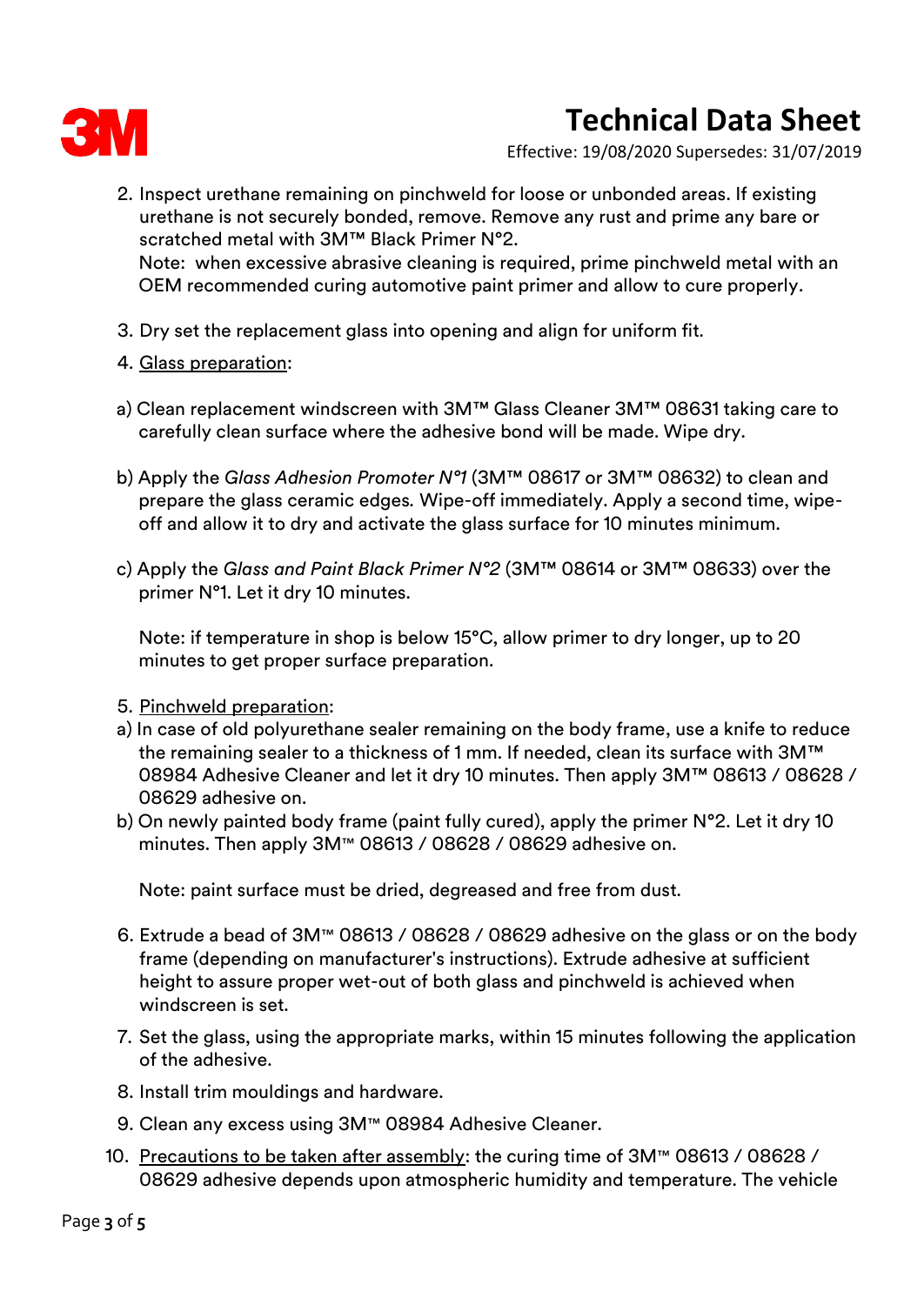

Effective: 19/08/2020 Supersedes: 31/07/2019

must remain stationary for a minimum of 90 min. (for cars without airbags) or 3 hours (for cars with airbags).

#### 5) Storage

| Storage    | Cool dry place. Best results are obtained when material is                                                                |
|------------|---------------------------------------------------------------------------------------------------------------------------|
| conditions | stored and applied at room temperature, 15 to 30°C.                                                                       |
| Shelf life | 9 months from date of manufacture under normal storage<br>conditions. Refer to 'Best Before Date" on cartridge or sachet. |

#### 6) Safety

Please refer to the Material Safety Data Sheet or contact your local 3M™ Toxicology Department.

3M™ 08613/08628/08629 is designed FOR PROFESSIONAL INDUSTRIAL USE ONLY.

#### 7) Disclaimer

All statements, technical information and recommendations are based on tests we believe to be reliable as at the date of hereof, but the accuracy or completeness thereof is not guaranteed. Please ensure before using the product that it is suitable for your intended use. Since the conditions and methods of use of the product and of the information referred to herein are beyond our control, other than for fraudulent misrepresentation, 3M expressly disclaims any and all liability as to any results obtained or arising from any use of the product or reliance on such information